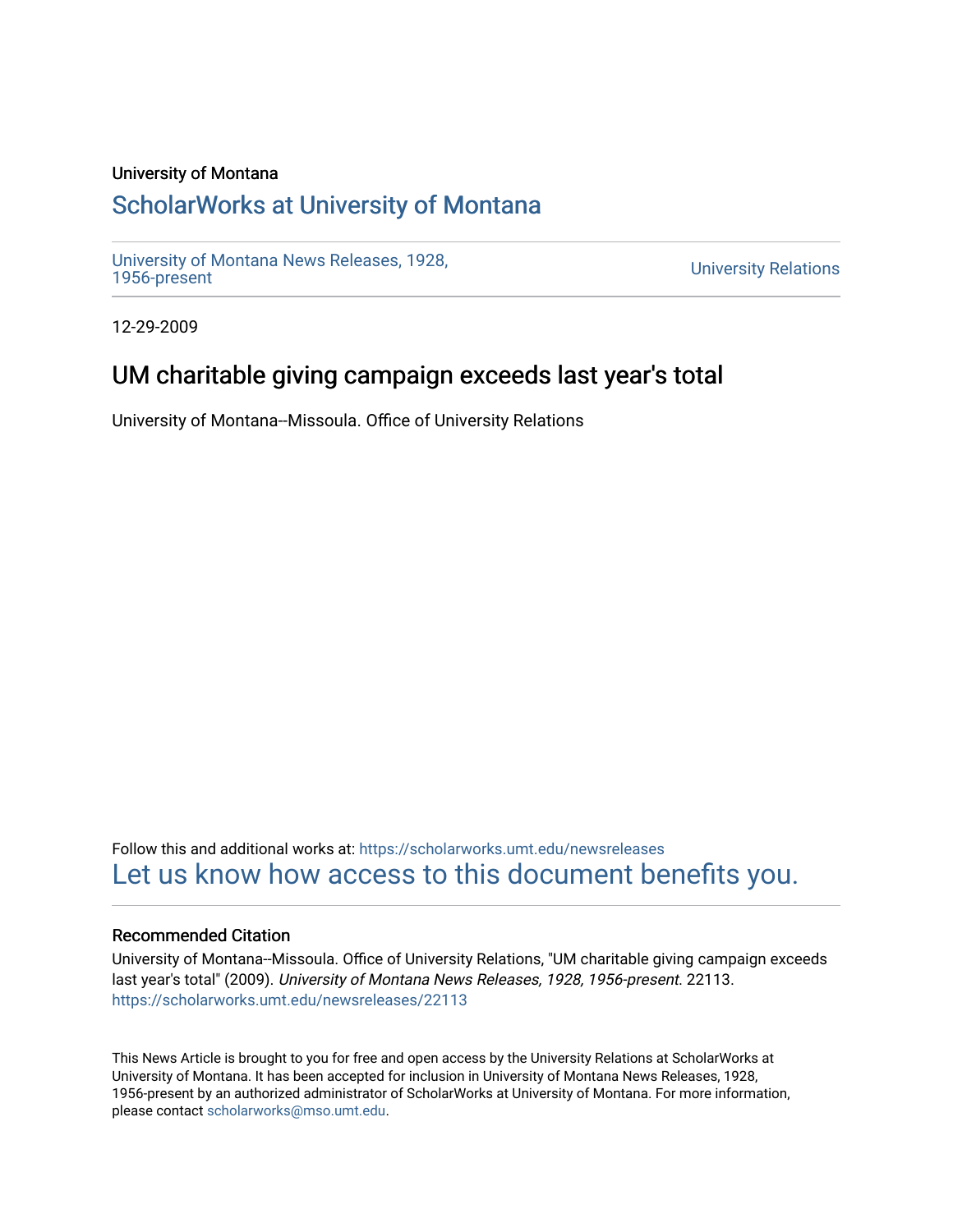



Dec. 29, 2009

**Contact:** Dudley Improta, chair, UM 2009-10 Charitable Giving Campaign, [dimprota@umontana.edu.](mailto:dimprota@umontana.edu)

# **UM CHARITABLE GIVING CAMPAIGN EXCEEDS LAST YEAR'S TOTAL**

### **MISSOULA —**

Despite tough economic times, nearly 700 University of Montana administrators, faculty members and staff recently participated in the 2009-10 Charitable Giving Campaign by donating \$127,471 to local charitable organizations.

"I think it is remarkable the way UM employees stepped up for local charities in the face of a two-year wage freeze," said Dudley Improta, assistant director of Campus Recreation and chair of this year's campaign. "UM employees who find the time to serve on the campaign's Executive Committee, Steering Committee and as solicitors make this annual endeavor successful."

During the Charitable Giving Campaign, campus volunteers distribute informational packets to UM employees, who can make donations to various local organizations via one-time gifts or payroll deductions. The agencies selected to participate in the campaign are closely scrutinized to ensure that all donations go directly to local services.

The fundraising effort that became UM's Charitable Giving Campaign began during the 1986-87 academic year when faculty and staff pledged \$25,000. Since then the amount raised has increased nearly every year. Last year's campaign total was \$125,841.

"This community has always extended itself to assist those in need, exemplifying the ethic of civic engagement and demonstrating deep commitment," said UM President George M.